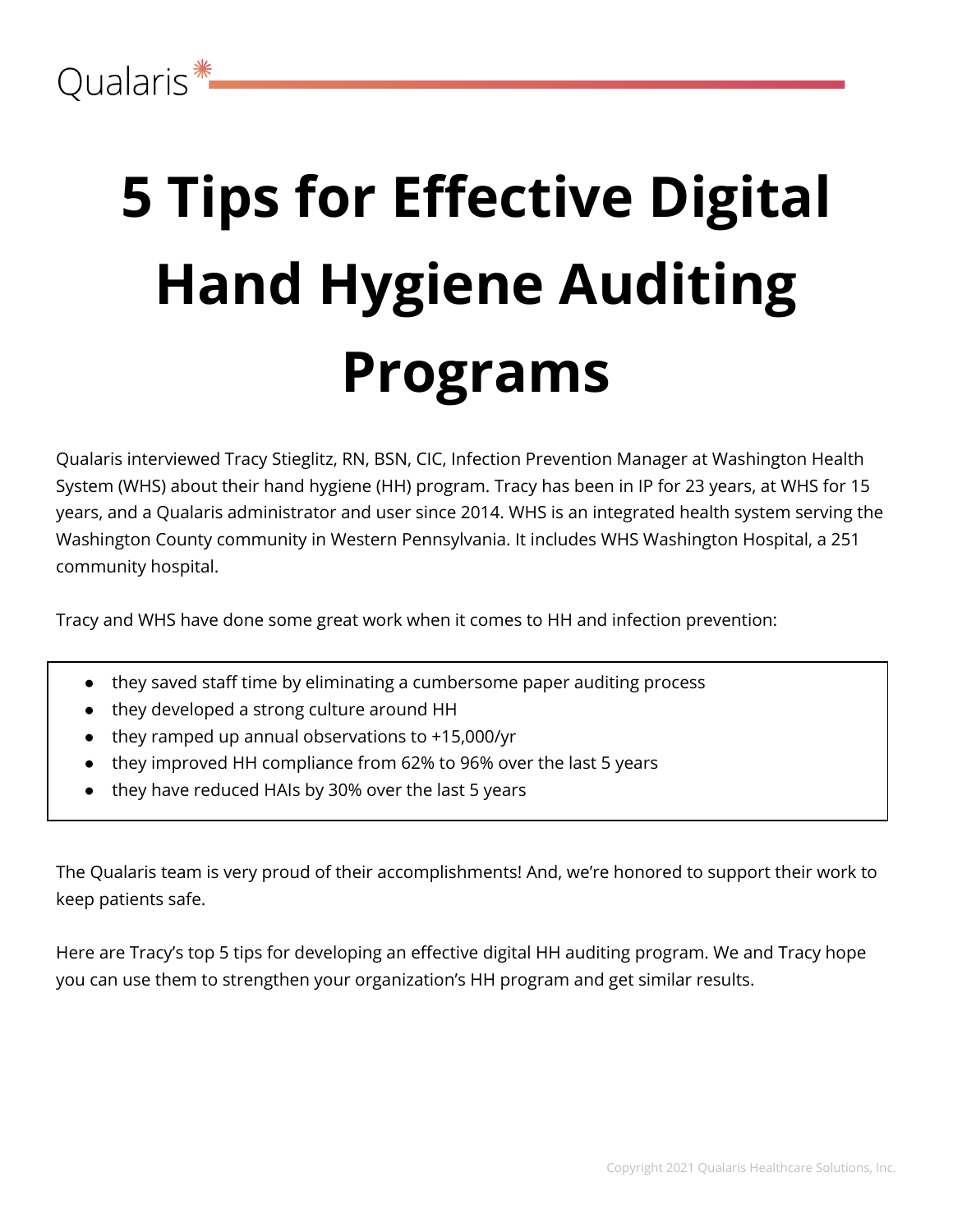### Qualaris<sup>\*</sup>

# **Tip 1 - Develop a reliable digital data collection process with clear assignments & progress tracking**

*By automating HH auditing with Qualaris, WHS has captured +15,000 audits annually for the last 3 years.*

| alaris *                                           | DB              |
|----------------------------------------------------|-----------------|
| (a) My recent submissions                          |                 |
| ☆ Hand Hygiene-                                    | ?               |
| Navigation                                         |                 |
| $\Box$ Keep all                                    | $E$ dit $\star$ |
| Observed Date                                      |                 |
| 01/21/2021<br>▭<br>$\square$ Keep<br>required      |                 |
|                                                    |                 |
| Location                                           |                 |
| $\Box$ Keep<br>required<br>Outpt<br>Periop<br>Inpt |                 |
| Unit                                               |                 |
| Select an Option<br>Keep [required]                |                 |
|                                                    |                 |
| Occupation                                         |                 |
| Select an Option<br>▼<br>$\Box$ Keep<br>required   |                 |
| Shift                                              |                 |
| Keep [required]<br>7a to 7p<br>7p to 7a            |                 |
|                                                    |                 |
| Hygiene Opportunity                                |                 |
| Before touching pt                                 |                 |
| Before clean/aeseptic procedure                    |                 |
| After body fluid exposure/risk                     |                 |
| After touching pt                                  |                 |
| After touching pt surroundings                     |                 |
| Keep [required]                                    |                 |
| Hygiene Method                                     |                 |
| ැ?                                                 |                 |

**Previously, when WHS used a manual, paper-based system, they struggled to consistently gather observations and report on HH.** Papers got lost or "put in the mail". WHS only had about 3,000 paper observations per year, and it was difficult to understand compliance levels. It was tedious to manually calculate the results. It was a challenge to act on issues or share learnings.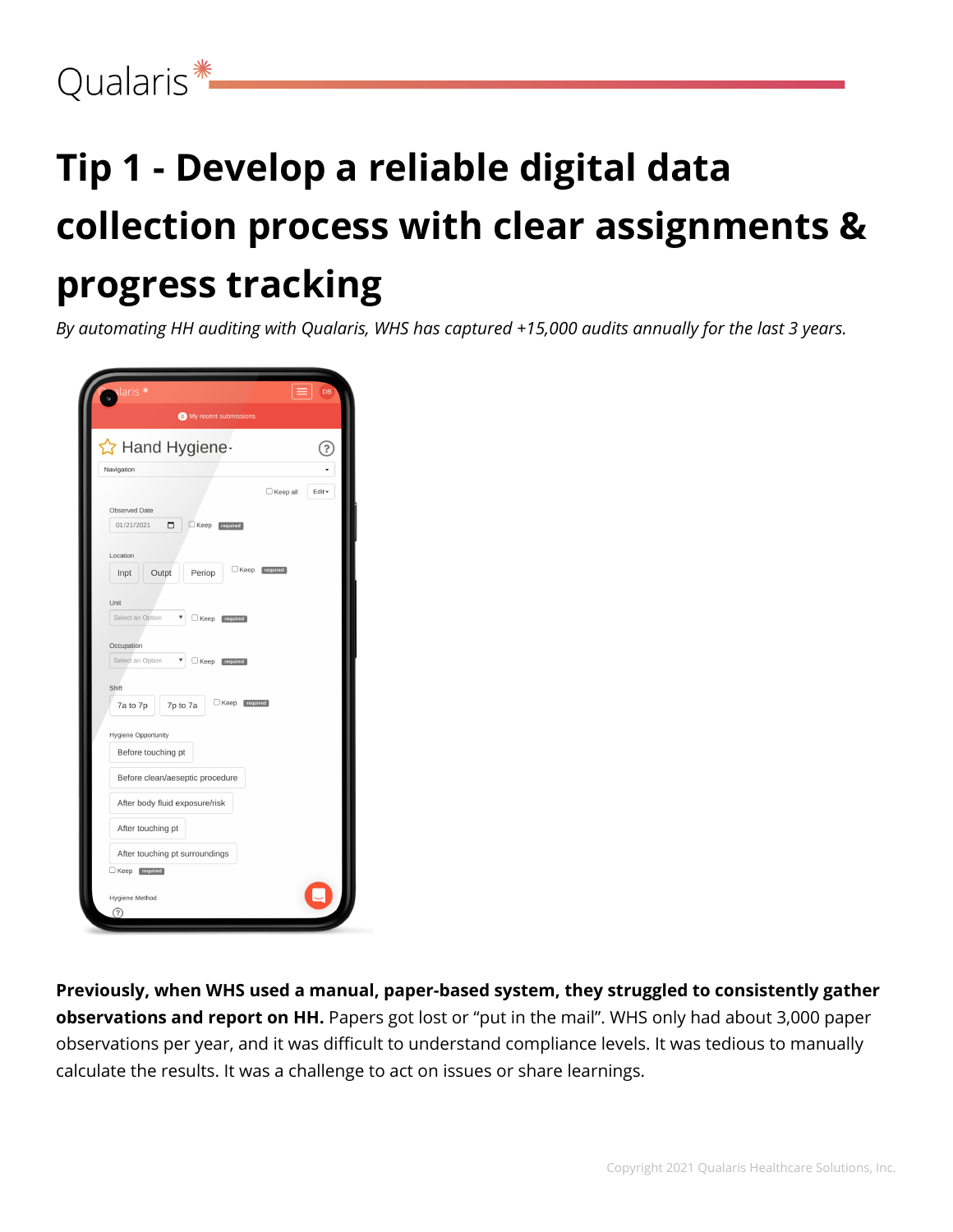### Qualaris<sup>\*</sup>

**Make sure eliminating paper works for everyone by enabling multiple device options for digital data collection.** "Using Qualaris is a big time saver. You don't have to have piles of paper on your desk." Tracy shared that WHS uses a variety of data collection devices to collect their audits including computers, smartphones, and tablets. While Tracy prefers using a computer, giving staff computer and mobile options on how they collect their data can help fit data collection into different staff workflows and preferences. "Staff can go right to the audit on any device with internet access, it really is as simple as the paper and pen for auditing, but much faster for reporting."

**A more reliable collection process is possible with the help of clear collection assignments and progress tracking with the help of Qualaris**. At WHS they use secret shoppers. They started with a goal of 30 audits per department each month, and the manager can do more if they want. Tracy shared that it is important to have a list of who is responsible. She recommends using Qualaris' dashboards to ensure collection is happening and staying on track. "If we want 20 audits in a month from a unit, I can look into the system to actually see how many they have done, and can drill down further to see exactly who has done the audits. It is very helpful to have access to the data this way." If necessary, Tracy follows up to provide reminders. Tracy shared that this approach has also played an important role in reliable audit collection and ensuring they meet audit collection requirements set by organizations like LeapFrog.

**If you have the opportunity to do so, get volunteers involved in HH audits.** At WHS, they run a great patient advocate volunteer program. Tracy worked with this program to get the volunteers involved in HH auditing. "They love it. It is easy for them to do. They walk around the unit and monitor. They ask questions and give out treats if you get the hygiene question correct."

# **Tip 2 - Raise executive support & performance visibility**

*Developing a strong culture around HH helped WHS foster friendly competition and even continue strong HH data collection and improvement through the challenges of the COVID-19 pandemic.*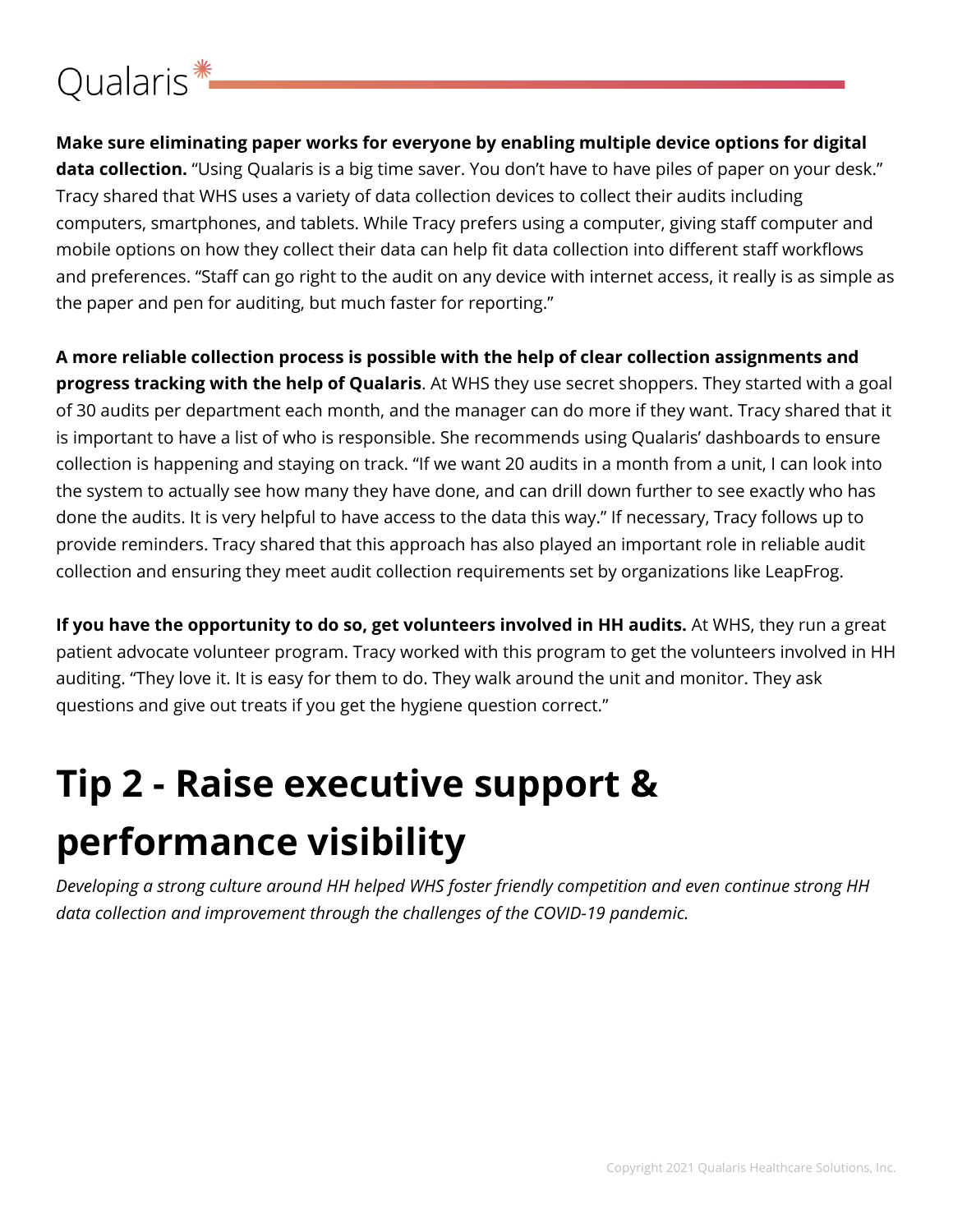

**Support from leadership is key.** "These days, it is not hard to find data to prove why HH is important because you can show correlations between HH and infection rates, but sometimes that's not enough. The Administration at WHS makes HH a goal." Relevant articles and information appear on the President's page [on their intranet]. Results also go to the Board of Directors. One reflection of this strong support is a pledge that all staff take to complete best practices in HH.

**Use reports to foster friendly competition and peer pressure.** Friendly competition is a powerful dynamic, and performance visibility can help encourage it. "We post the graphs from Qualaris to show who is doing what, for example Nursing vs Respiratory. There is peer pressure and competition to say we need to really focus on HH."

**Drill down on areas for improvement to get more details and then share what you uncover.** Tracy uses Qualaris to dig into the results and give more granular feedback to managers. "It is easy to drill down, to see who are the people and shifts which are not doing well and then say hey to the manager that your team is having a hard time."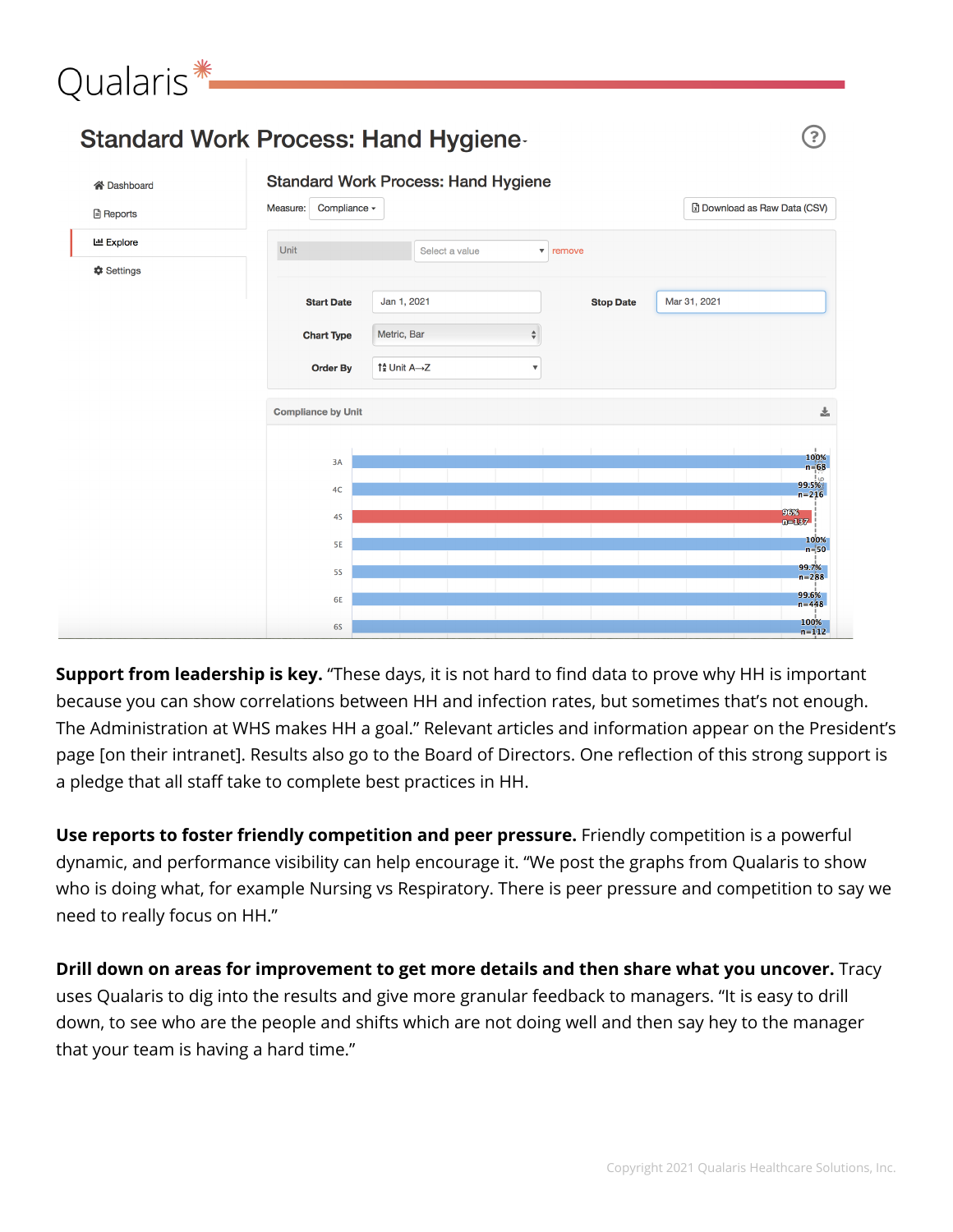# **Tip 3 - Regularly engage and educate all departments**

*At WHS, every department participates in the program and has someone assigned to do HH.*



**Share regular updates on what's being done.** Regular communication about your HH program helps keep the topic top-of-mind. Tracy used a HH talking sheet that she emailed every month when launching the program to say where they were and how they were doing.

**Use a huddle board or unit board to reinforce and educate.** WHS highlights infections which get posted on huddle boards. They correlate HH compliance and the infections they had. They also show micro-pictures of the things they touch thinking they are clean to show the importance of maintaining hand hygiene.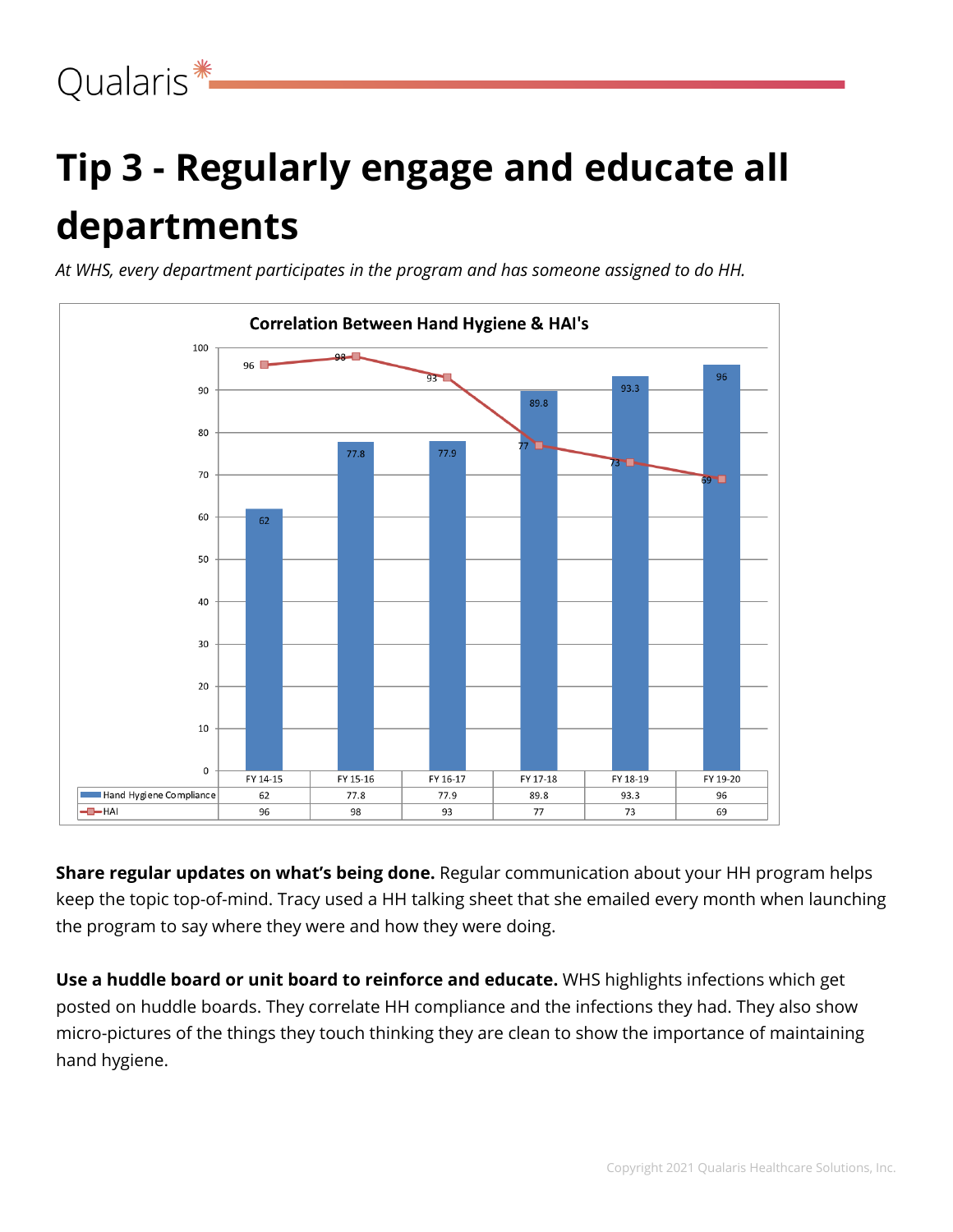

**Make sure you educate auditors for consistency.** "Education is a key piece so that your observer knows how to observe and what to do. You can't just have anyone do it. it is important that they are comfortable."

## **Tip 4 - Review results with teams to find opportunities for improvement**

At WHS, they've improved HH compliance from 62% to 96% over the last 5 years while also reducing HAIs by *30%.*



**Engage teams with the data to uncover opportunities for improvement.** Collected data doesn't do any good if it isn't used to guide action. With less time spent tending to paper, IPs can spend more time helping staff understand their compliance data and how to make improvements. "Use Qualaris to show the data and then work with people to understand why there may be an issue with compliance for their unit." For example, WHS had a compliance issue with Nutritional Services so Infection Prevention partnered with them to identify issues and solutions. After analyzing the process and talking it over with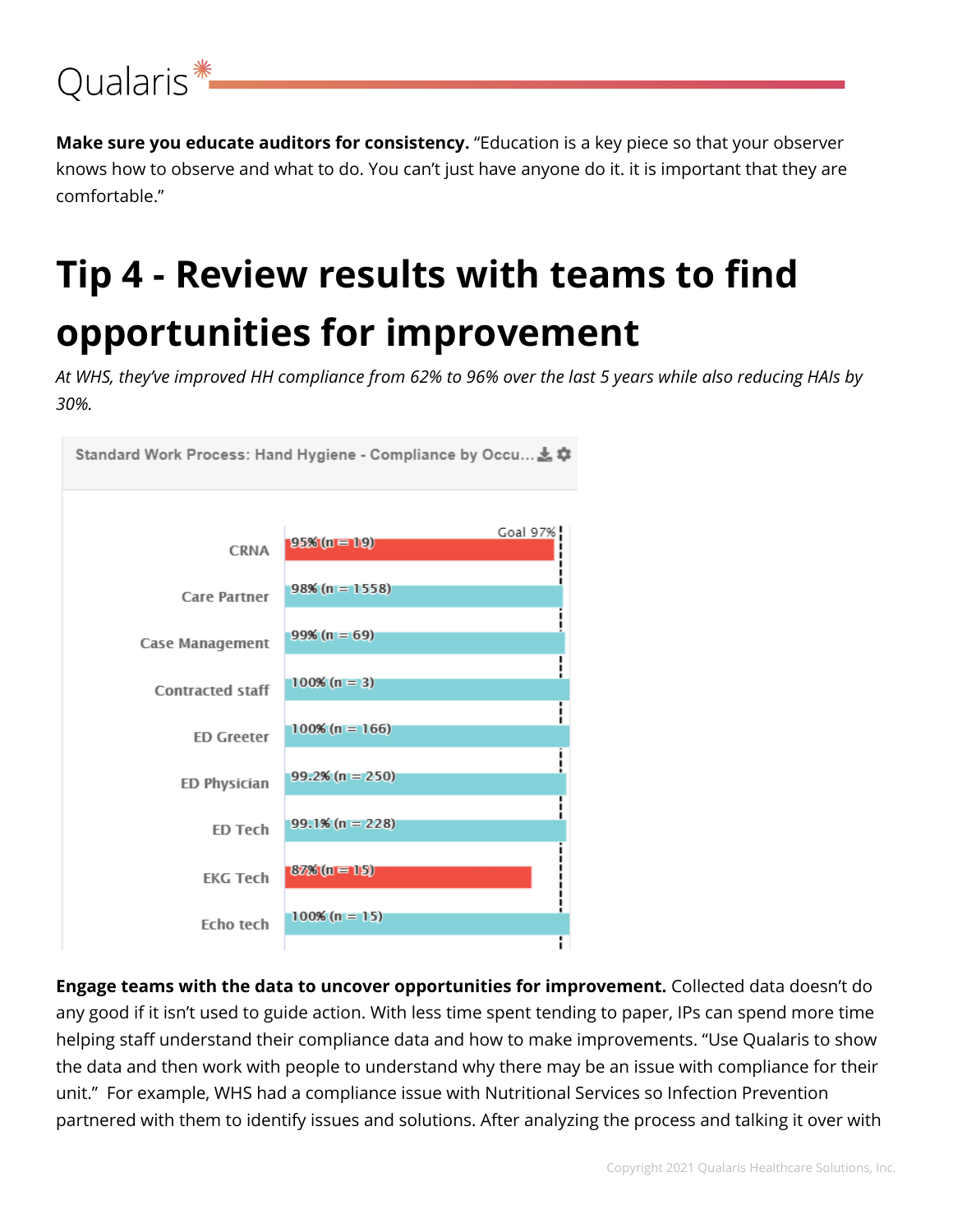### Qualaris<sup>\*</sup>

the team, they developed clearer processes for HH while moving carts between rooms. They also installed hand sanitizers on carts to help make compliance more convenient.

**Identify the right Qualaris reports to bring to each meeting.** Qualaris supports a variety of chart formats that can be broken out by attribute like unit, shift, occupation, and more. Tracy uses reports generated from Qualaris for all Infection Control meetings, to show how teams are doing and where there are areas for improvement. "You can expect time savings because the data is in the system already. You don't have to calculate or add anything up like you do with paper. The data is easily put into reports which you can export in PDF."

# **Tip 5 - Use the Qualaris team as a resource for customization and new projects**

Over time, Tracy has worked with the Qualaris team to support a variety of projects and HH-related needs.